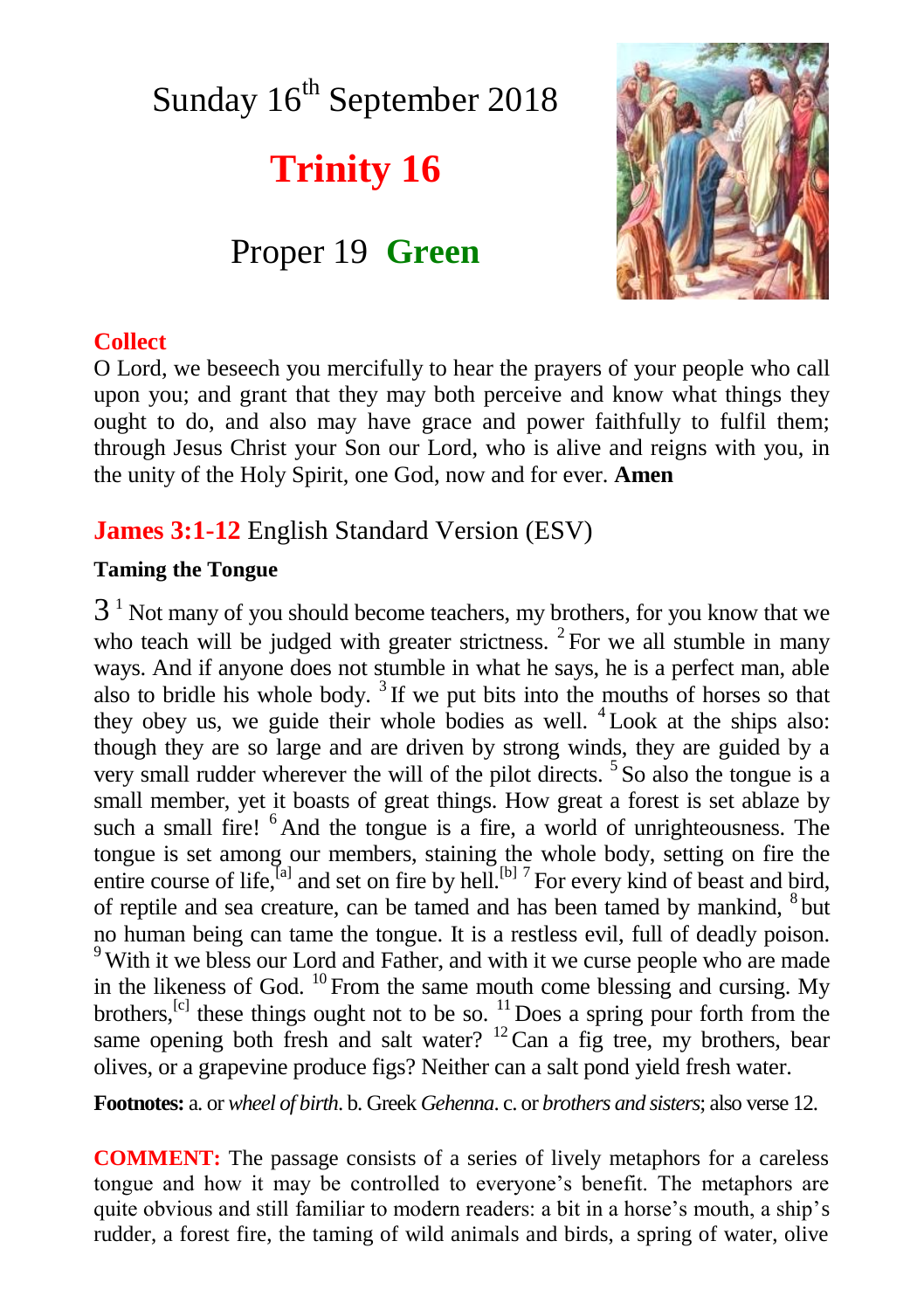trees and grapevines. There can be no doubt about what James meant in castigating those to whom he spoke directly or indirectly. His purpose was to create disciples who lived what they professed to believe.

## **Mark 8:27-38** English Standard Version (ESV)

### **Peter Confesses Jesus as the Christ**

8<sup>27</sup> And Jesus went on with his disciples to the villages of Caesarea Philippi. And on the way he asked his disciples, "Who do people say that I am?"<sup>28</sup> And they told him, "John the Baptist; and others say, Elijah; and others, one of the prophets." <sup>29</sup> And he asked them, "But who do you say that I am?" Peter answered him, "You are the Christ." <sup>30</sup> And he strictly charged them to tell no one about him.

#### **Jesus Foretells His Death and Resurrection**

 $31$  And he began to teach them that the Son of Man must suffer many things and be rejected by the elders and the chief priests and the scribes and be killed, and after three days rise again.  $32$  And he said this plainly. And Peter took him aside and began to rebuke him. <sup>33</sup> But turning and seeing his disciples, he rebuked Peter and said, "Get behind me, Satan! For you are not setting your mind on the things of God, but on the things of man."  $34$  And calling the crowd to him with his disciples, he said to them, "If anyone would come after me, let him deny himself and take up his cross and follow me.<sup>35</sup> For whoever would save his life $[<sup>[a]</sup>$  will lose it, but whoever loses his life for my sake and the gospel's will save it. <sup>36</sup> For what does it profit a man to gain the whole world and forfeit his soul?  $37$  For what can a man give in return for his soul?  $38$  For whoever is ashamed of me and of my words in this adulterous and sinful generation, of him will the Son of Man also be ashamed when he comes in the glory of his Father with the holy angels."

**Footnotes:** a. The same Greek word can mean either *soul* or *life*, depending on the context; twice in this verse and once in verse 36 and once in verse 37.

**COMMENT:** Jesus revealed his Messiahship to his disciples on foreign territory. Caesarea Philippi, at one of three sources of the Jordan River, was a vacation spa built by Philip the Tetrarch, son of Herod the Great, and dedicated to Tiberius Caesar and himself. It was situated on a beautiful terrace about 1150 feet above sea level on the southwest slope of Mount Hermon overlooking the Jordan valley. In Jesus' time oppressive summer heat drove any Galilean who could afford it to such retreats as this royal spa. It must have been of considerable significance to the early Church that this should be the place where Jesus revealed his full identity to the disciples. The fundamental apostolic creed proclaimed, "Jesus is Lord," not Caesar or his puppet king, Philip, the remaining inheritor of the Herod dynasty. This was the fundamental issue for the Christians in Rome in the years following Nero's burning of the city, his persecution of the Christians as the perpetrator of the crime, and the triumphal return of Titus from the sacking of Jerusalem bearing the golden candelabra and other booty from the ruined Second Temple. The idea of a crucified Messiah is central to this passage. Jesus rebuked Peter when he tried to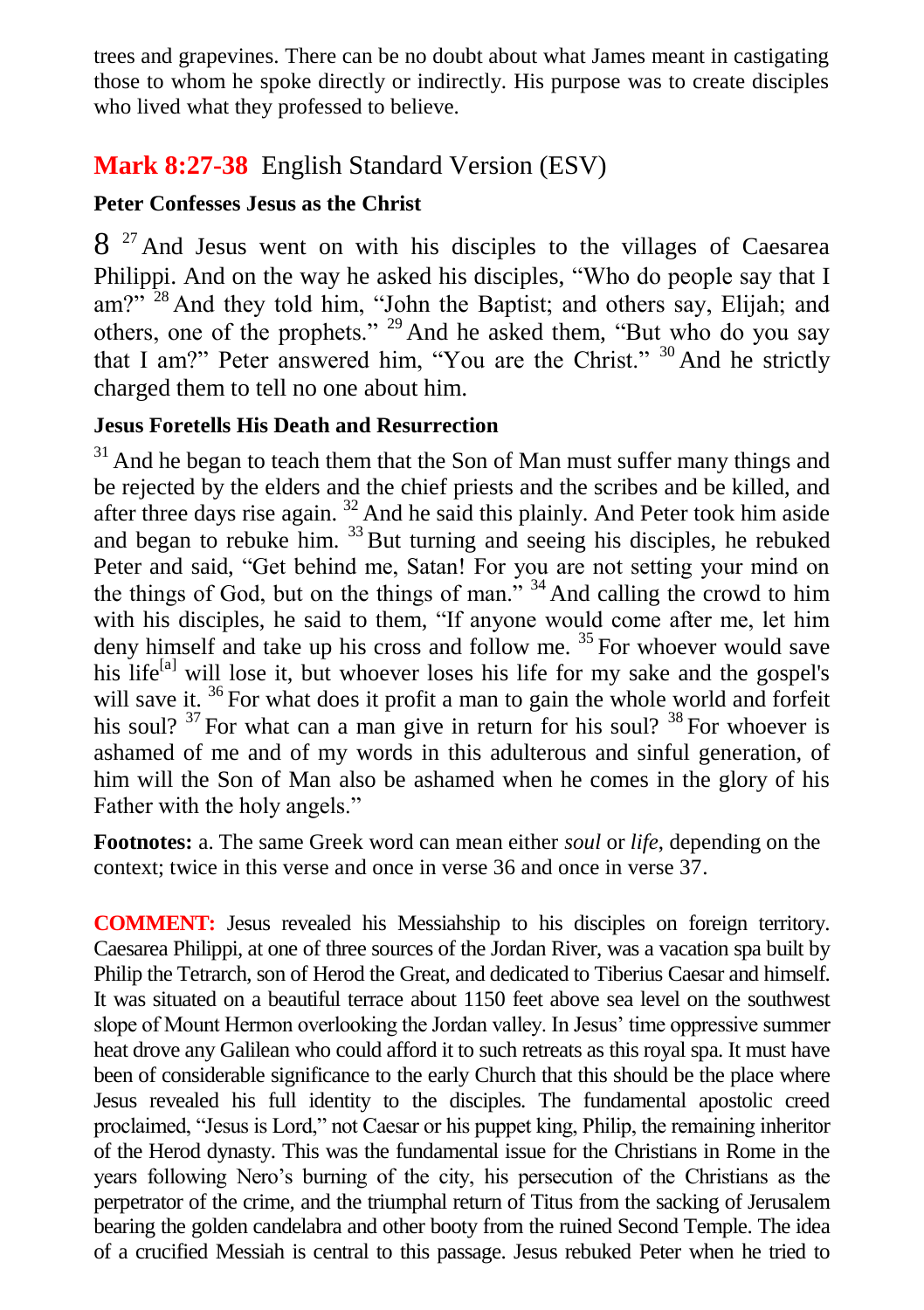dissuade him from such a course. For Jesus, this was yet another temptation in the guise of a close friend's counsel. It tested his commitment to the mission he had chosen as a result of his earlier temptations, which began his ministry. To impress the seriousness of his mission, Jesus turned to the wider audience of the crowd gathered with his disciples, and invited all to deny themselves and take up the cross - which may be a very real cross involving suffering - not a life of comfort to which it is so easily to aspire!

### **Psalm 19** *Caeli enarrant* Grail Psalter

#### R **Blessed are you, Lord, in the vault of heaven.**

1 *For the Choirmaster. A Psalm of David*  $2^2$  The heavens proclaim the glory of God, and the firmament shows forth the work of his hands. <sup>3</sup> Day unto day takes up the story and night unto night makes known the message.  $\mathbf{R}$ 

<sup>4</sup> No speech, no word, no voice is heard <sup>5</sup> yet their span extends through all the earth, their words to the utmost bounds of the world.  $\mathbb{R}^7$ 

There he has placed a tent for the sun; <sup>6</sup> it comes forth like a bridegroom coming from his tent, rejoices like a champion to run its course.  $\mathbb{R}^7$ 

 $<sup>7</sup>$  At the end of the sky is the rising of the sun;</sup> to the furthest end of the sky is its course. There is nothing concealed from its burning heat.  $\mathbb{R}^7$ 

<sup>8</sup> The law of the Lord is perfect, it revives the soul. The rule of the Lord is to be trusted, it gives wisdom to the simple.  $\mathbb{R}^7$ 

<sup>9</sup> The precepts of the Lord are right, they gladden the heart. The command of the Lord is clear, it gives light to the eyes.  $\mathbf{\mathbb{R}}$ 

 $10$  The fear of the Lord is holy, abiding for ever. The decrees of the Lord are truth and all of them just.  $\mathbf{R}^{\prime}$ 

 $11$  They are more to be desired than gold, than the purest of gold and sweeter are they than honey, than honey from the comb.  $\mathbf{R}$